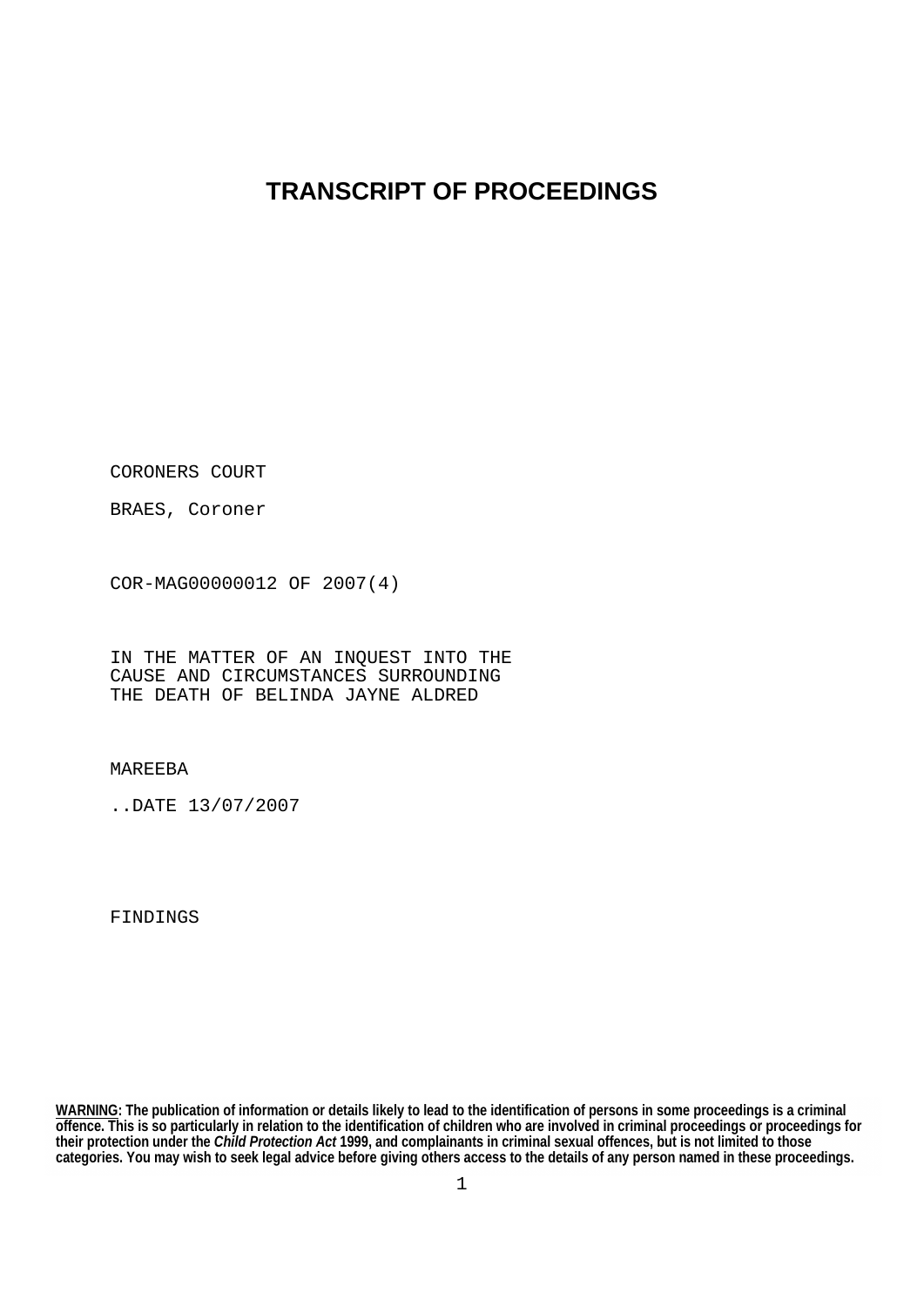13072007 D.2 T5/CDB(ROK) M/T MARE902 (Braes, Coroner) **1 10** CORONER: As I've not made any written findings I order that a copy of the transcript of today's proceedings, including the findings, be made available to Sergeant Hafner and Mr McCreanor. I am required by the Coroner's Act to make findings, if possible, of those matters set out in section 45 of the Coroner's Act.

It should be kept in mind that an inquest is an attempt to establish facts. It is not a method of apportioning guilt. The procedure and rules of evidence suitable for a criminal trial are not suitable for an inquest. In an inquest there are not parties, there is no charge, there is no prosecution, there is no defence, there is no trial. An inquest is rather an inquisitorial process, a process of investigation.

A Coroner's Inquest is an investigation by inquisition in which no-one has a right to be heard. It is not inclusive of adversary litigation. Nevertheless the rules of natural justice and procedural fairness are applicable. In making my findings I'm not permitted to express any opinion on any matter that is outside the scope of the inquest, except in the form of comments as set out in section 46 and, perhaps, section 48.

**50** In preparing my findings I have had reference to the evidence and all of the material that is on the Coroner's file. According to that file Coroner Cole had prepared findings but was waiting on a toxicology report before finalising the

**30**

**40**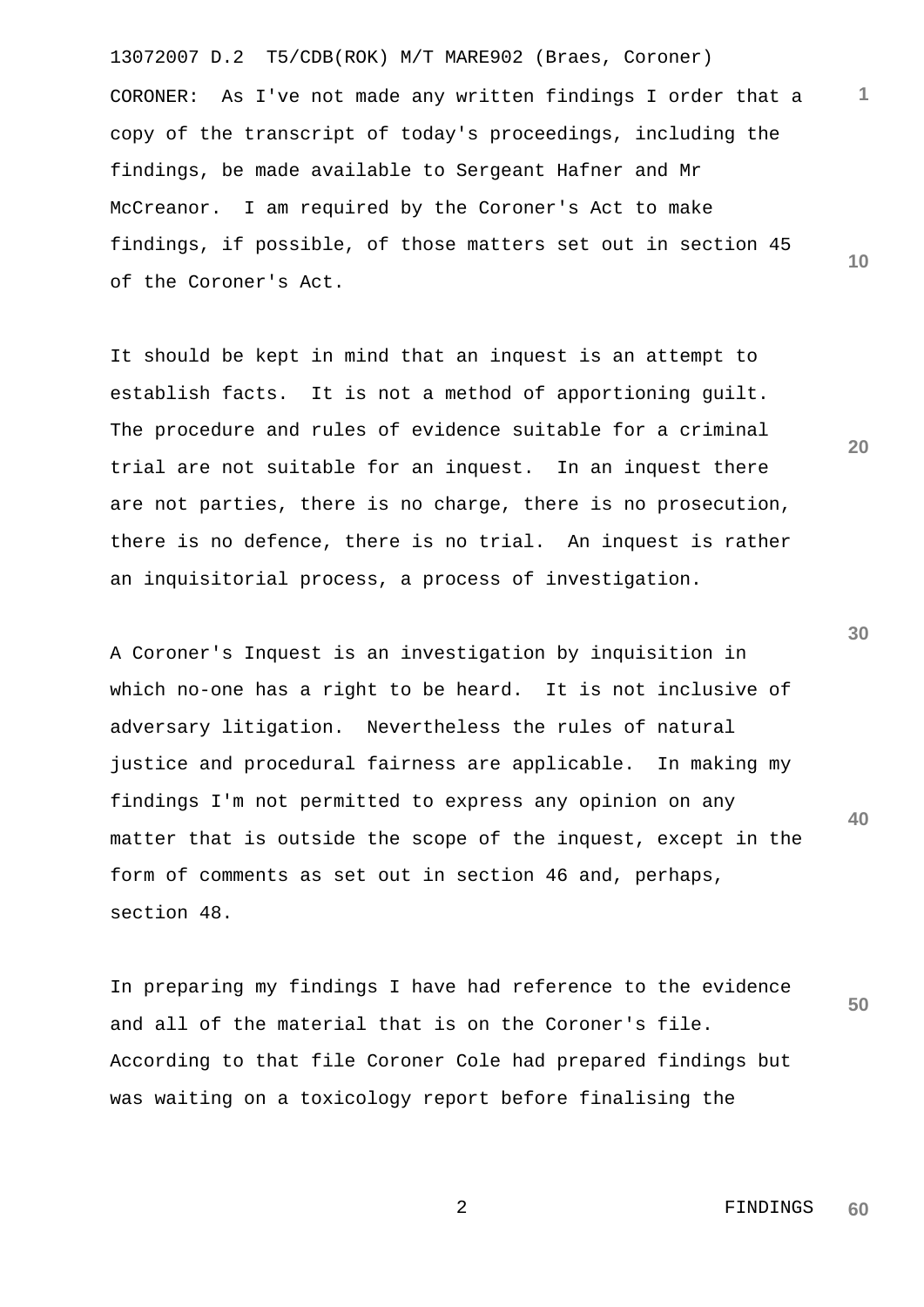13072007 D.2 T5/CDB(ROK) M/T MARE902 (Braes, Coroner) matter. Coroner Locke was then involved in the matter and finally I became involved.

Coroner Cole, I noticed, in the preparation of draft material indicated a cause of death by hanging as a likely suicide. I made findings in respect of this matter. Those findings did include that the cause of death was due to hanging by suicide. As I indicated earlier I find that generally I do not give a finding of suicide unless there is clear evidence, generally in the form of suicide notes.

The deceased's mother sought a review of the decision not to hold an inquest. Again, I concluded, that the deceased took her own life by hanging. At the request of the deceased's mother the State Coroner ordered that an inquest be held. Evidence has been received over three days on the 25th of August and the 15th of November last year and today.

Generally I would have to say that the evidence was not controversial. There are, perhaps, some uncertainties especially in respect of exactly how the deceased died, but there is no evidence that would enable me to give information relative to the commission of an offence pursuant to section 48. I find that the deceased person was Belinda Jane Aldred, date of birth 19th of April 1985.

Now, just before I go on, Mr McCreanor, I'm not sure whether you've confused me a little in that you indicated that someone saw her on Monday?

**20**

**1**

**10**

**30**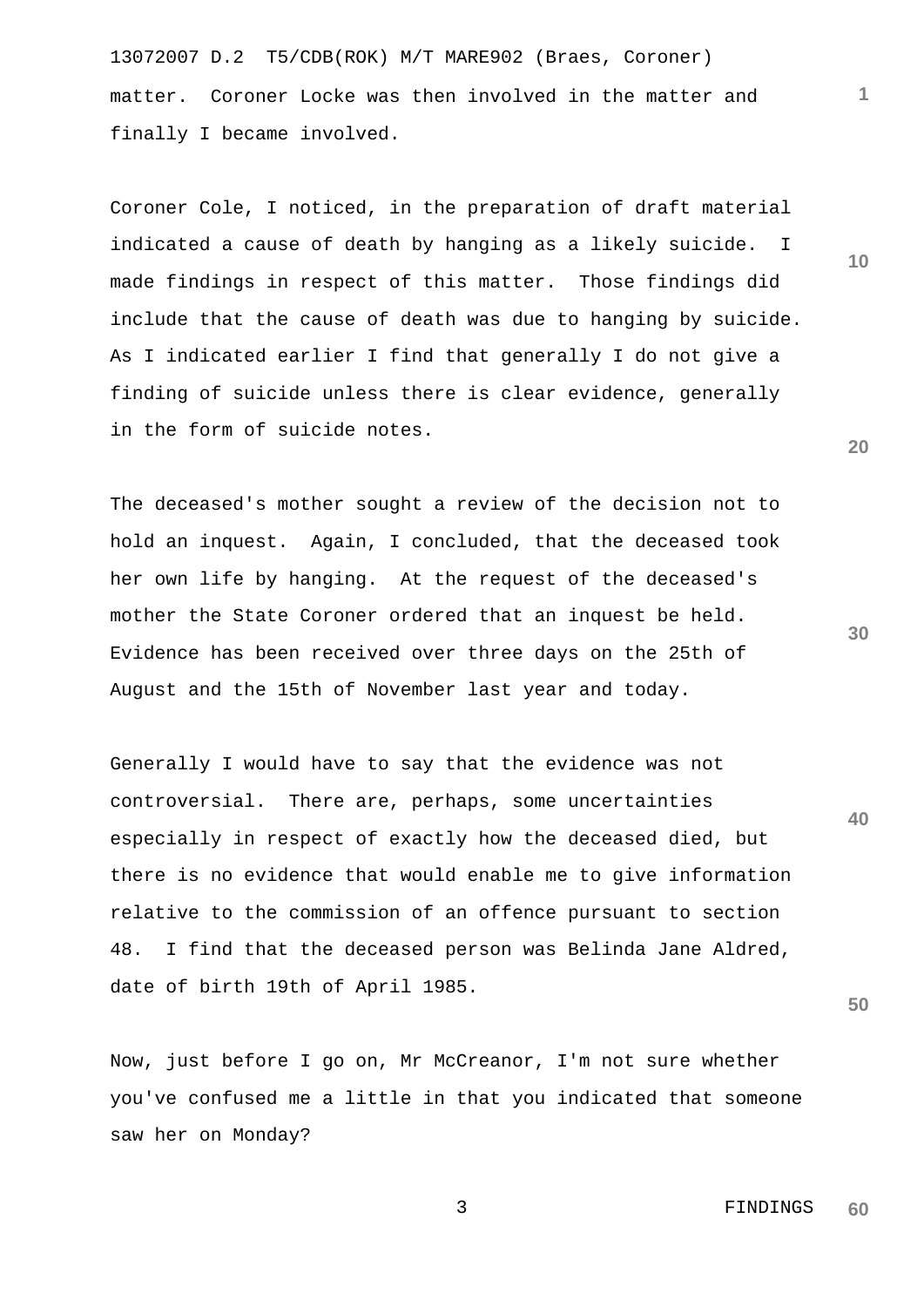MR McCREANOR: I think I said that, sorry, Sunday, yeah.

CORONER: The last report of anybody speaking to Belinda was on Sunday the 17th of October 2004 when the witness Seymour Smith spoke to her at about 9 or 9.30 a.m. and this would have been after she had been dropped off by Felix. I should say that there's no evidence and no suggestion that Belinda spoke to her, it was that Ms Seymour Smith spoke to Belinda but didn't get a reply.

Seymour Smith's statement is, "I remember in October 2004, it was the Friday before she was found in her flat. Belinda was drinking at the pub by herself. I remember this because she didn't drink by herself much. On that night she was behaving very badly. By that, I mean, she was loud and I asked her to leave. She was obviously very drunk and I suspect, at that time, she under the influence of drugs. I instructed the bar staff to refuse her service. This aggravated her more. She left that afternoon, I finished at 6 p.m. and she left before that. I did not see her on Saturday.

 I remember the Sunday morning which would have been the 17th of October 2004. I was at the pub on my own, this was a usual practice that I would open up on Sundays. I am regimental in my timing on completing the required duties. At exactly 9.30 a.m. on that morning I opened the first window in the public bar area. This window is on the Middlemus Street side of the bar. As I opened the window I saw Belinda walk past the

**20**

**10**

**30**

**40**

**50**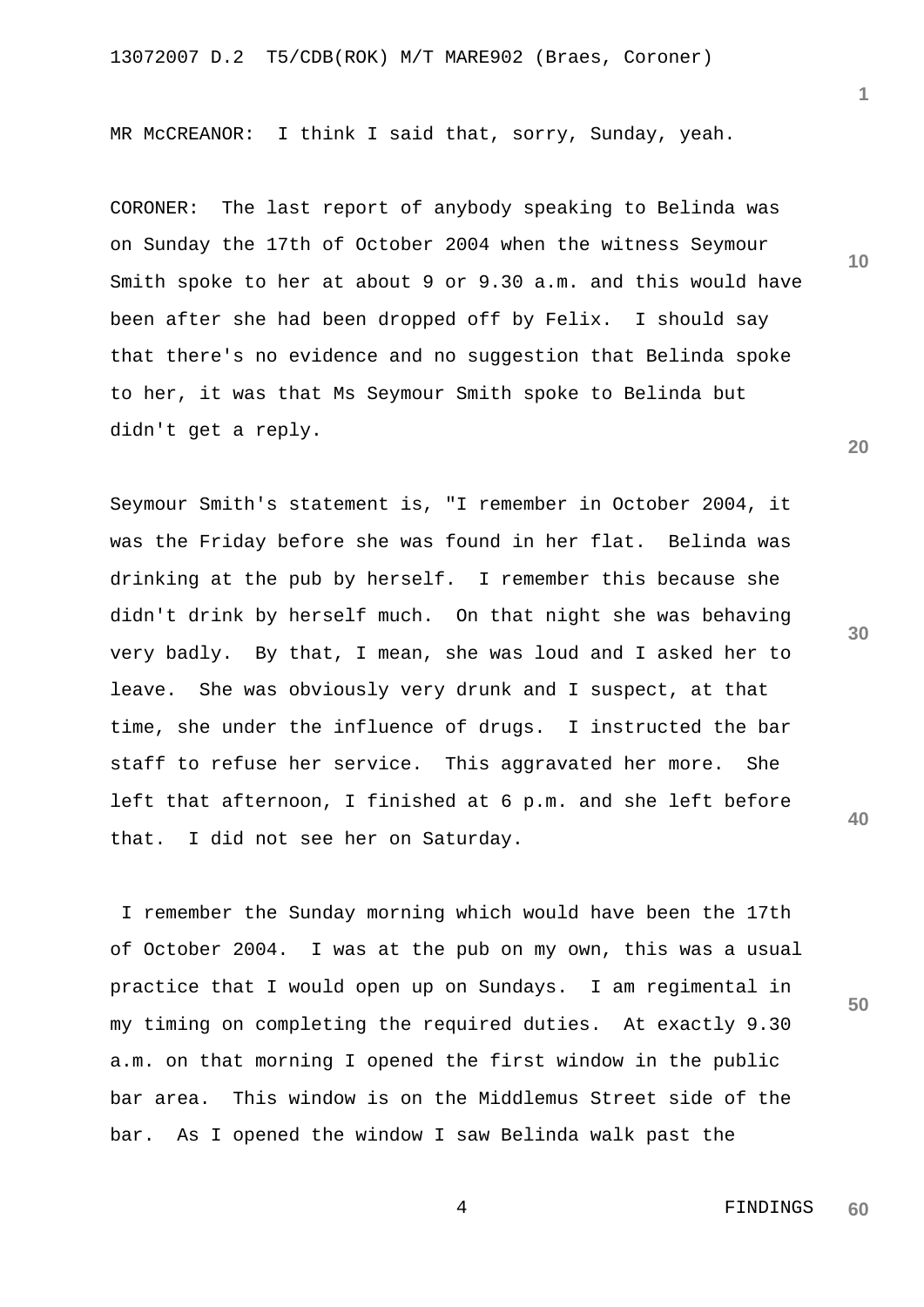13072007 D.2 T5/CDB(ROK) M/T MARE902 (Braes, Coroner) window, she was walking towards Burns Street, she saw me as well. I spoke to her and said, Belinda are you going to talk to me. She looked at me but didn't speak. I saw that she was not - I saw that she did not look very well. By that, I mean, she didn't seem to be drunk but she looked at me like she didn't know who I was. I don't remember what she was wearing and there was no-one else with her."

Ms Seymour Smith gave evidence and at page 73 in her crossexamination the transcript shows, "And the conversation was?" There was no conversation, I assumed she was still angry with me." "All right, she looked distressed?" "Yes." So it would appear that at that time on that day Belinda was, to use those words, distressed.

Belinda was found deceased by police some time after 1 o'clock on Tuesday the 21st of October after a neighbour-----

MR McCREANOR: The 21st, did you say? You said Tuesday, it's Thursday.

CORONER: Did I say Tuesday?

MR McCREANOR: Yes.

CORONER: Thursday, sorry, the 21st. After a neighbour, Mr McKenna had become concerned about a smell coming from her unit and the flies he had seen on the inside of the windows when he went to investigate. Evidence as to the time of death **30**

**1**

**10**

**20**

**40**

 5 FINDINGS **60**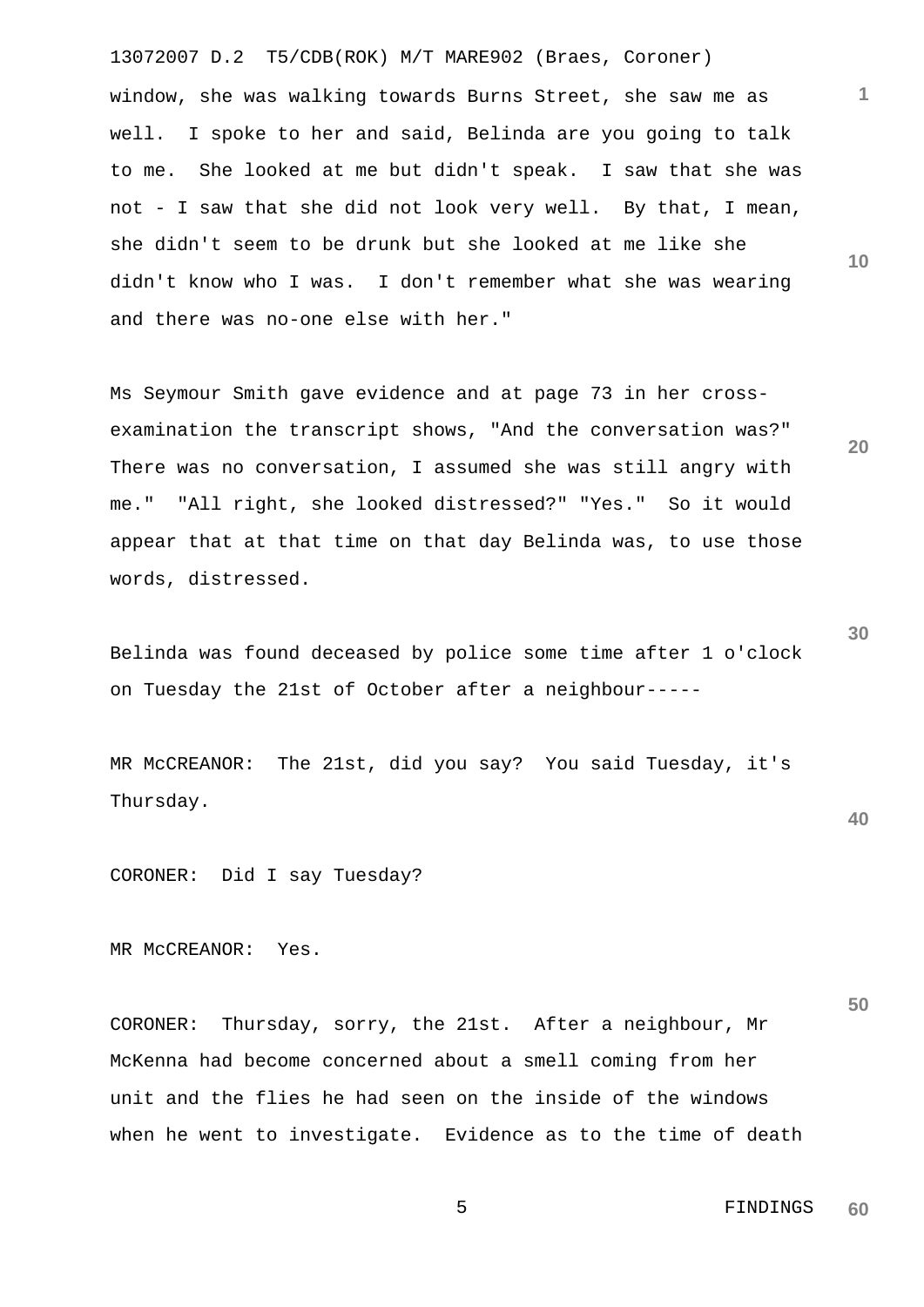13072007 D.2 T5/CDB(ROK) M/T MARE902 (Braes, Coroner) **1 10** is between 9 a.m. - or 9.30 a.m. on the 17th of October 2004 and 1 p.m. on the 21st of October 2004. The neighbour, who I found to be unreliable, confused, and little reliable recollection, that is, Ms Martinez, said that she heard banging coming from Belinda's unit. Her evidence is, I think, that she heard the noise on Sunday morning.

The entomologist, Mr Daodore, was able to estimate a time of death from the insect evidence present at the scene. He puts the minimum time of death between the 16th and 17th of October. Dr Williams places death between the 17th and the 21st of October. I find that the date of death was the 17th of October 2004.

Dr Williams also concludes in his report that toxicology is not suggestive that the deceased had been comatosed prior to the hanging. Under cross-examination at page 64, I think the doctor agreed that a person could be smothered and then made to look like a hanging. The doctor concludes, "She may have been effected by aliens for all I know." Unfortunately the doctor adopted a very defensive approach to giving his evidence, but I accept his evidence as to his findings, the cause of death.

**50** As a consequence I find that Belinda died at Unit 2/117 Walsh Street, Mareeba. The medical and police evidence is that there is no suggestion of foul play. The major impediment for the investigators was the advance state of decomposition. This was referred to by Dr Williams particularly. Belinda's

**20**

**30**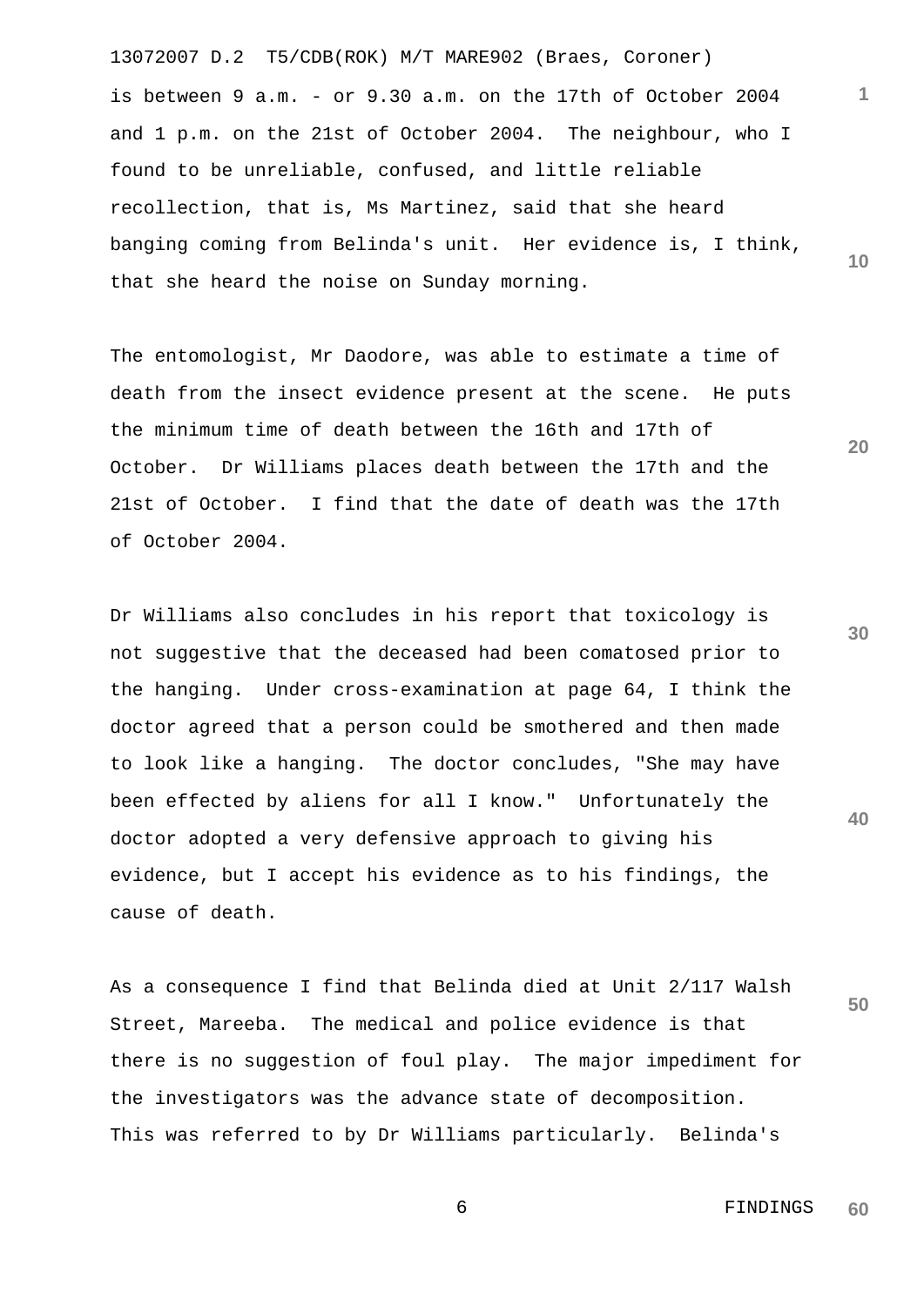13072007 D.2 T5/CDB(ROK) M/T MARE902 (Braes, Coroner) mother's concerns were in relation to the rope having broken, Belinda's association with Mark Fullocks, and that Belinda had experienced some trouble with two girls named Hodges and Grant.

Mark Fullocks was eventually located and gave evidence. His evidence was unremarkable. There is nothing to suggest that he assisted or was involved in Belinda's death. Christine Murphy gave evidence. I accept her as being a reliable witness. Effectively, the evidence can be summarised to say that Fullocks spent Sunday the 17th of October at Murphy's residence.

The witnesses, Gordon and Rumble and Davis, added nothing to assist me in my findings. Witnesses Hodges and Grant gave evidence which also did not indicate any involvement in Belinda's death. Mr Urquart gave evidence to challenge the evidence of Dr Williams. The effect of his evidence was that Belinda was not hanged because there was no pooling of blood above the ligature. I believe Dr Williams repeatedly pointed to the degree of putrification of the body as being the reason clotting of blood et cetera may not have been found.

As indicated, I accept Dr Williams' findings as to the cause of death. As Dr Williams points out, there is no evidence of external trauma or struggle to support a finding other than of hanging. I find that the cause of death was hanging. I've indicated that I had previously made findings that death was due to hanging by suicide. There is no evidence of foul play, **10**

**1**

**20**

**50**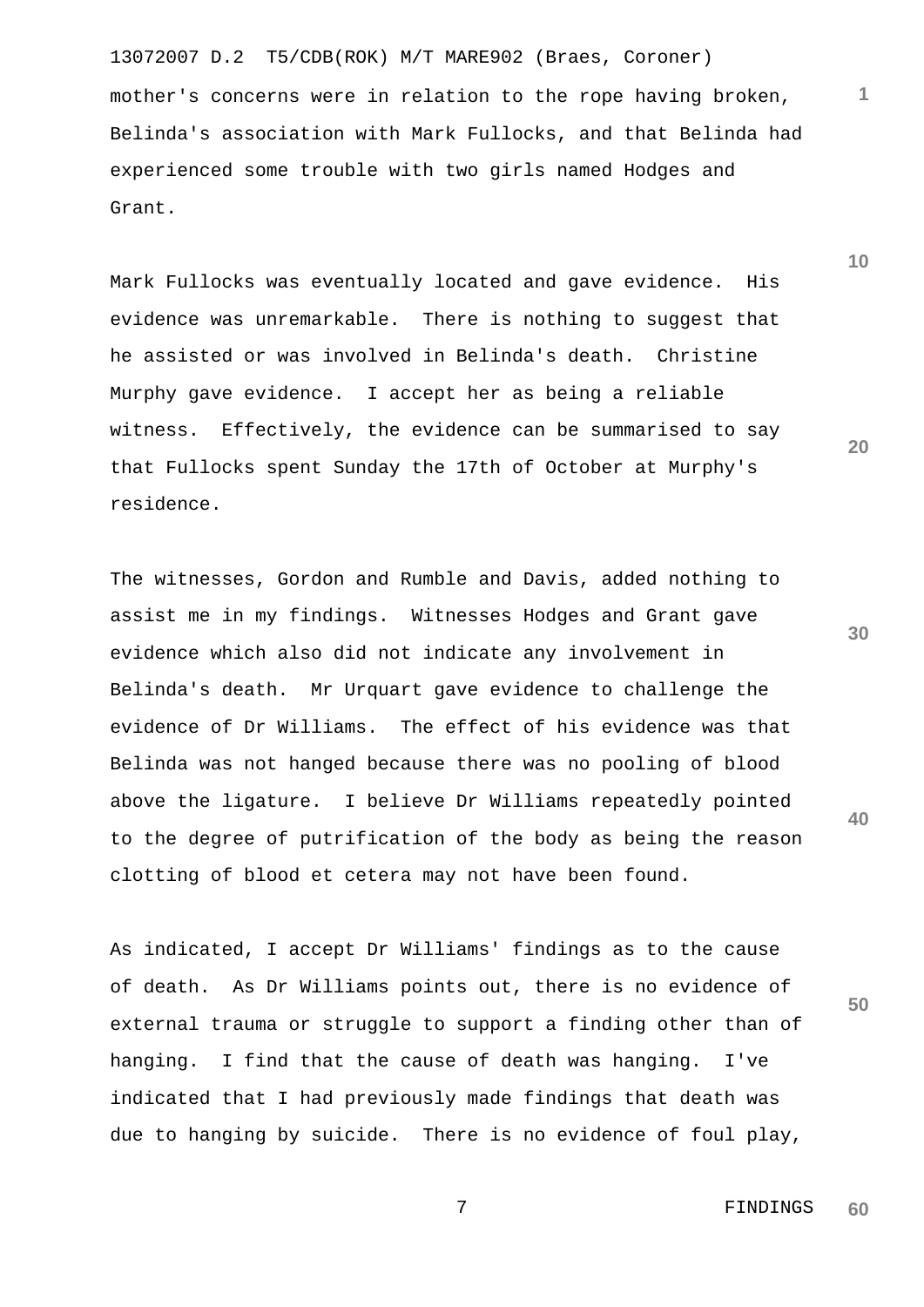13072007 D.2 T5/CDB(ROK) M/T MARE902 (Braes, Coroner) there is no evidence other than the resulting death to assisting me in determining just how Belinda died.

The photos indicate a thin rope attached to the top of the shower. Part of this rope was trailing in the shower, part of it was hanging on the outside of the shower screen and was frayed on the broken end. A similar rope was tied around Belinda's neck and was frayed indicating that it had one been part of the rope observed to be hanging on the outside of the shower screen.

The photographs also indicated a brown plastic, I think, looking chair near the shower screen. I'm unable to say that Belinda used the chair to step off and although I indicated earlier today that I would probably not make a finding that Belinda's death was suicide, I find that after reviewing the evidence I tend to lean towards her death being a likely suicide. The difficulty still is, though, that there is no direct evidence. The inferences are high but the evidence is not there.

There is no evidence of any other circumstance but there's no evidence, no direct evidence, of suicide. I will not conclude that her death was suicidal. The finding of how Belinda died, therefore, will be that she died as a consequence of a thin rope being tied around her neck and secured to the top of the shower screen. This caused death by hanging.

**10**

**1**

**20**

**30**

**40**